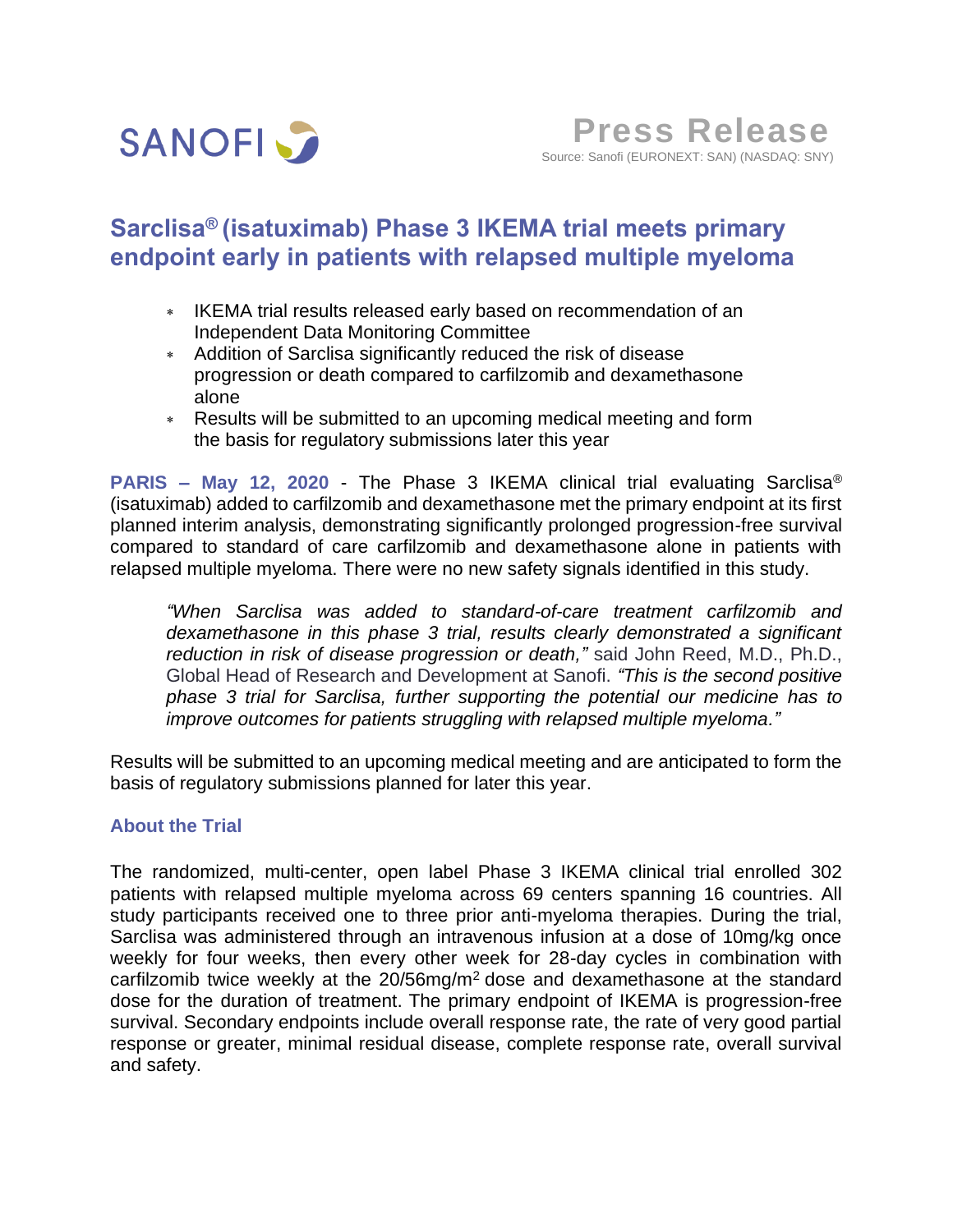The use of Sarclisa in combination with carfilzomib and dexamethasone in relapsed multiple myeloma is investigational and has not been fully evaluated by any regulatory authority.

### **About Sarclisa**

Sarclisa is a monoclonal antibody that binds to a specific epitope on the CD38 receptor on multiple myeloma cells. It is designed to work through many mechanisms of action including programmed tumor cell death (apoptosis) and immunomodulatory activity. CD38 is highly and uniformly expressed on the surface of multiple myeloma cells, making it a potential target for antibody-based therapeutics such as Sarclisa.

Sarclisa is approved in the U.S. in combination with pomalidomide and dexamethasone for the treatment of adults with relapsed refractory multiple myeloma who have received at least two prior therapies including lenalidomide and a proteasome inhibitor. In the U.S., the generic name for Sarclisa is isatuximab-irfc, with irfc as the suffix designated in accordance with Nonproprietary Naming of Biological Products Guidance for Industry issued by the U.S. Food and Drug Administration.

Sarclisa has also received positive CHMP opinion in combination with pomalidomide and dexamethasone for the treatment of adults with relapsed and refractory multiple myeloma who have received at least two prior therapies including lenalidomide and a proteasome inhibitor and have demonstrated disease progression on the last therapy. A final decision on the Marketing Authorisation Application for Sarclisa in the E.U. is expected in the coming months. The safety and efficacy of Sarclisa has not been fully evaluated by any regulatory authority outside of the U.S., Switzerland, Canada and Australia.

Sarclisa continues to be evaluated in multiple ongoing Phase 3 clinical trials in combination with current standard treatments for people with multiple myeloma. It is also under investigation for the treatment of other blood cancer types (hematologic malignancies) and solid tumors.

For more information on Sarclisa clinical trials please visit [www.clinicaltrials.gov.](http://www.clinicaltrials.gov/)

## **About Multiple Myeloma**

Multiple myeloma is the second most common hematologic malignancy, with more than 138,000 new diagnoses of multiple myeloma worldwide yearly. Despite available treatments, multiple myeloma remains an incurable malignancy, and is associated with significant patient burden. Since multiple myeloma does not have a cure, most patients will relapse. Relapsed multiple myeloma is the term for when the cancer returns after treatment or a period of remission. Refractory multiple myeloma refers to when the cancer does not respond or no longer responds to therapy.